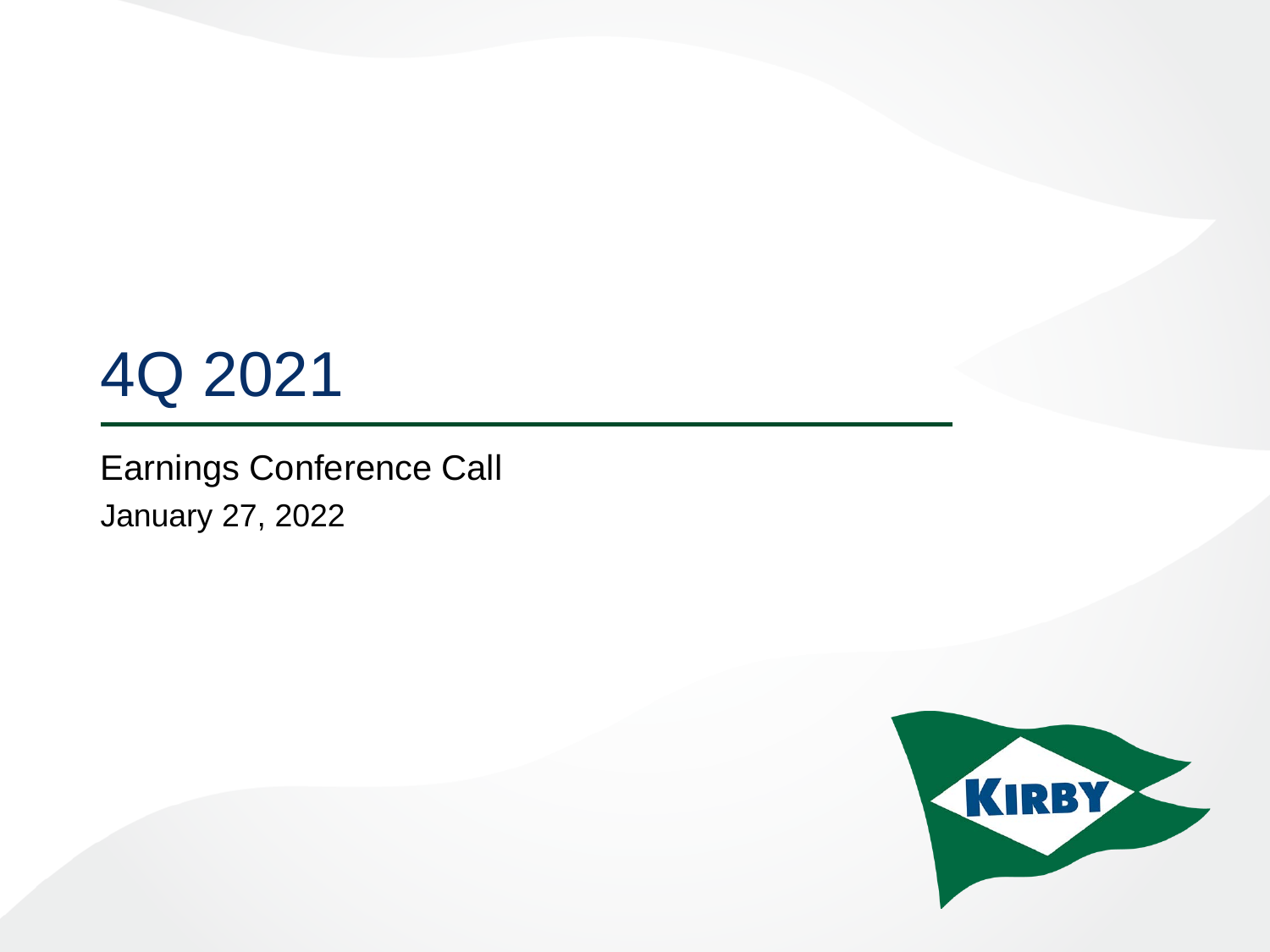## **Disclosures**

#### **Forward Looking Statements**

Statements contained in this conference call with respect to the future are forward-looking statements. These statements reflect management's reasonable judgment with respect to future events. Forward-looking statements involve risks and uncertainties. Actual results could differ materially from those anticipated as a result of various factors, including cyclical or other downturns in demand, significant pricing competition, unanticipated additions to industry capacity, changes in the Jones Act or in U.S. maritime policy and practice, fuel costs, interest rates, weather conditions and timing, magnitude and number of acquisitions made by Kirby, and the impact of the COVID-19 pandemic and the related response of governments on global and regional market conditions. Forward-looking statements are based on currently available information and Kirby assumes no obligation to update any such statements. A list of additional risk factors can be found in Kirby's annual report on Form 10-K for the year ended December 31, 2020.

#### **Non-GAAP Financial Measures**

This conference call may refer to certain non-GAAP or adjusted financial measures. Kirby uses certain non-GAAP financial measures to review performance including: Adjusted EBITDA; operating income (excluding one-time items); earnings before taxes on income (excluding one-time items); net earnings attributable to Kirby (excluding one-time items); and diluted earnings per share (excluding one-time items). Management believes that the exclusion of certain one-time items from these financial measures enables it and investors to assess and understand operating performance, especially when comparing those results with previous and subsequent periods or forecasting performance for future periods, primarily because management views the excluded items to be outside of the company's normal operating results. Kirby also uses free cash flow, which is defined as net cash provided by operating activities less capital expenditures, to assess and forecast cash flow and to provide additional disclosures on the Company's liquidity as a result of uncertainty surrounding the impact of the COVID-19 pandemic on global and regional market conditions. Free cash flow does not imply the amount of residual cash flow available for discretionary expenditures as it excludes mandatory debt service requirements and other non-discretionary expenditures. These non-GAAP financial measures are not calculations based on generally accepted accounting principles and should not be considered as an alternative to, but should only be considered in conjunction with Kirby's GAAP financial information. Reconciliations of the non-GAAP financial measures to the most directly comparable GAAP financial measures are included in our earnings press release, and are also available on our website at [www.kirbycorp.com](http://www.kirbycorp.com/) in the Investor Relations section under Financials.



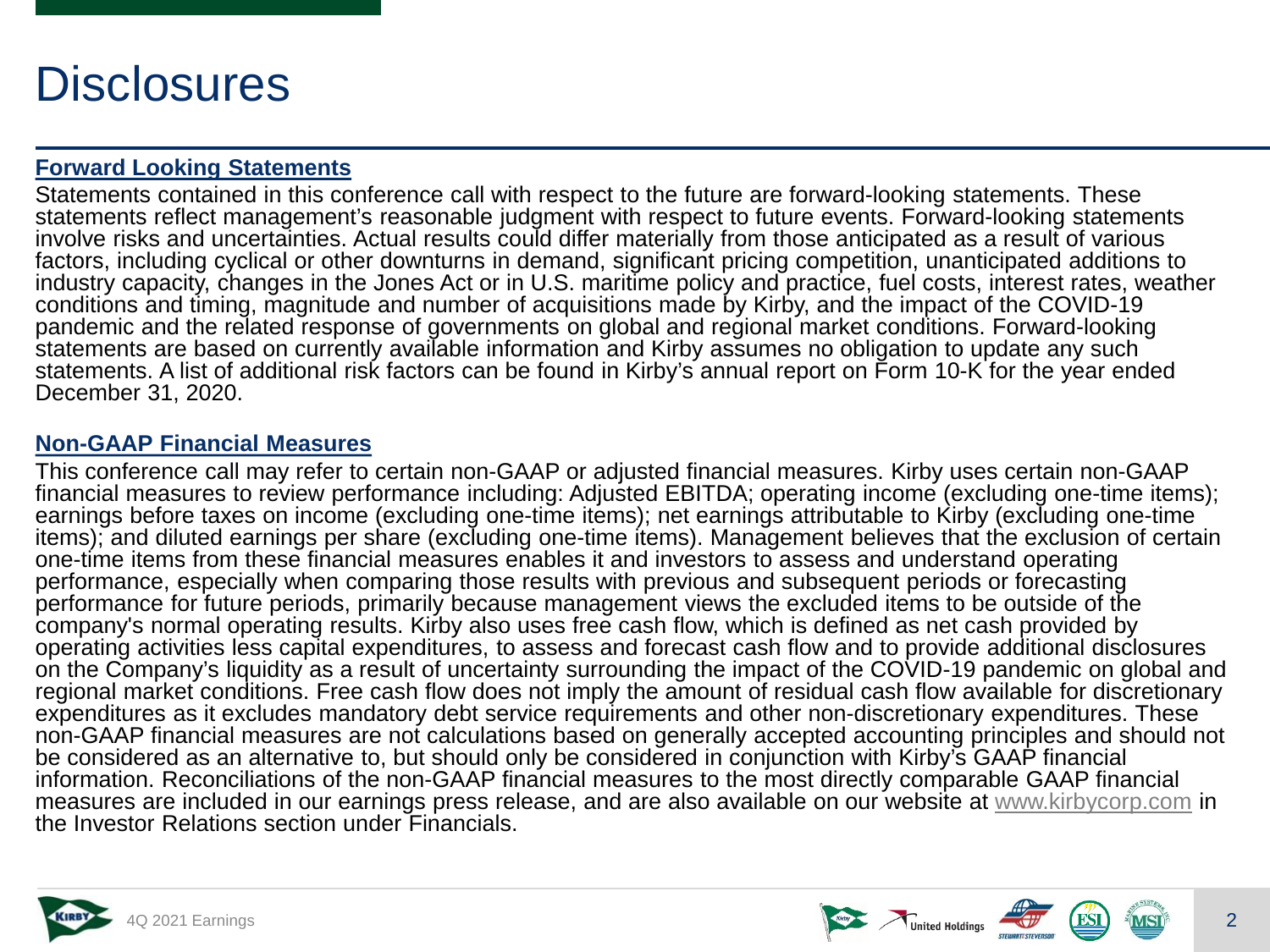## 4Q 2021 Overview

### Financial Summary

| \$ millions except earnings (loss) per share      | 4Q 2021     | 4Q 2020     | <b>Variance</b> | $\frac{1}{2}$ | 3Q 2021     | <b>Variance</b> | %     |
|---------------------------------------------------|-------------|-------------|-----------------|---------------|-------------|-----------------|-------|
| Revenues                                          | \$<br>591.3 | \$<br>489.8 | \$<br>101.5     | 21%           | \$<br>598.9 | \$<br>(7.6)     | $-1%$ |
| Operating income (loss)                           | 31.6        | 24.8        | 6.8             | 27%           | (316.9)     | 348.5           | 110%  |
| Net earnings (loss) attributable to Kirby         | 11.0        | 22.2        | (11.2)          | $-50%$        | (264.7)     | 275.7           | 104%  |
| Earnings (loss) per share                         | 0.18        | 0.37        | (0.19)          | $-51%$        | (4.41)      | 4.59            | 104%  |
|                                                   |             |             |                 |               |             |                 |       |
| <b>Excluding one-time items:</b>                  |             |             |                 |               |             |                 |       |
| Operating income <sup>2</sup>                     | 31.6        | 24.8        | 6.8             | 27%           | 23.8        | 7.8             | 33%   |
| Net earnings attributable to Kirby <sup>1,2</sup> | 16.7        | 22.2        | (5.5)           | $-25%$        | 10.3        | 6.4             | 62%   |
| Earnings per share <sup>1,2</sup>                 | 0.27        | 0.37        | (0.10)          | $-27%$        | 0.17        | 0.10            | 59%   |

Note: For more information, see the Reconciliation of GAAP to Non-GAAP Financial Measures Excluding One-Time Items on Kirby's website at www.kirbycorp.com in the Investor Relations section under Financials.

1 Fourth quarter 2021 net earnings attributable to Kirby and earnings per share exclude a deferred tax provision related to a change in Louisiana state tax law totaling \$5.7 million or \$0.09 per share.

2 Third quarter 2021 operating income, net earnings attributable to Kirby, and earnings per share exclude impairments of long-lived assets and goodwill related to coastal marine transportation totaling \$340.7 million before-tax, \$275.0 million after-tax, or \$4.58 per share.

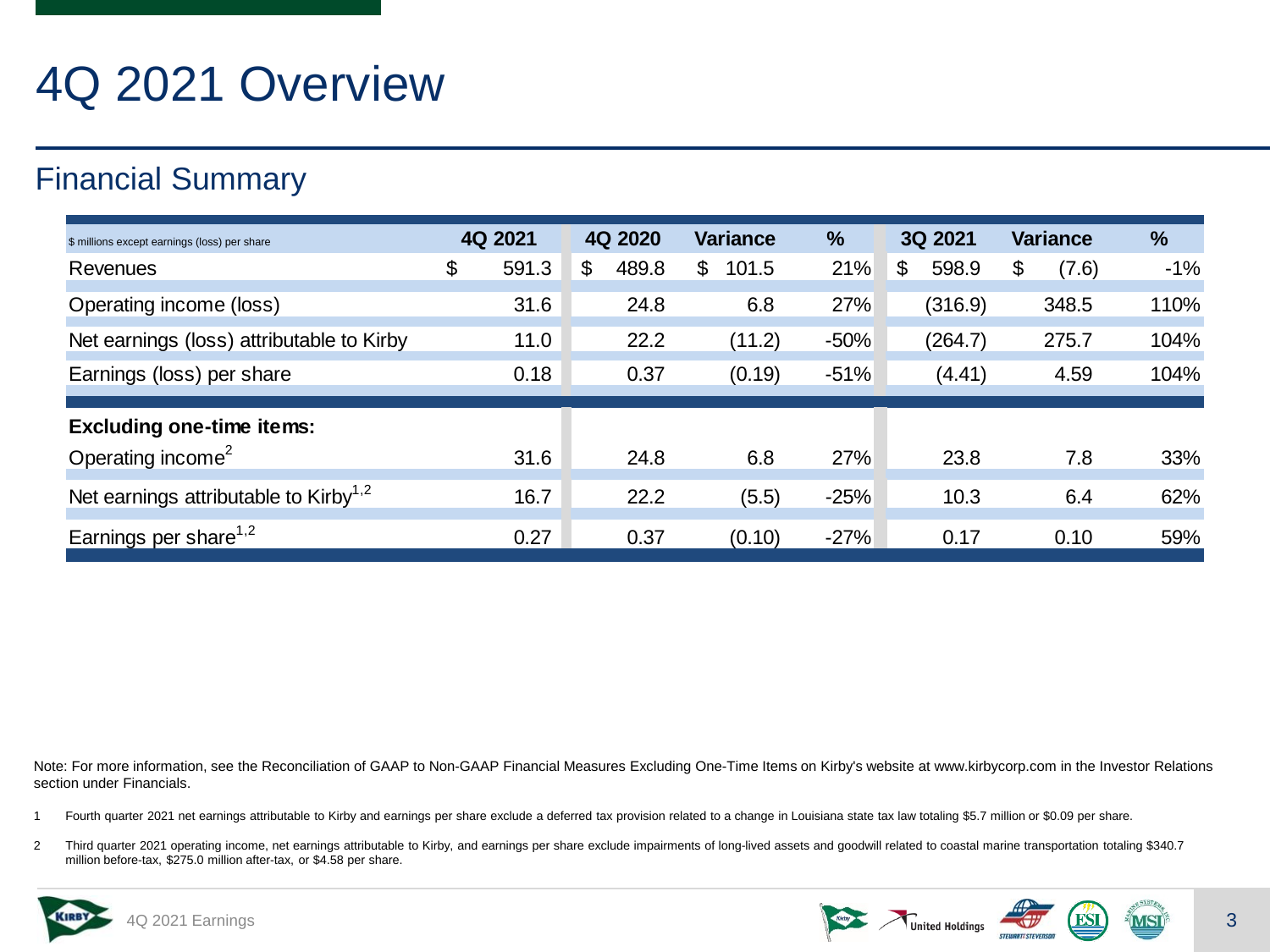## FY 2021 Overview

### Financial Summary

| (\$ millions except earnings per share)           | 2021          | 2020      | <b>Variance</b> | $\frac{9}{6}$ |
|---------------------------------------------------|---------------|-----------|-----------------|---------------|
| Revenues                                          | \$<br>2,246.7 | \$2,171.4 | \$<br>75.3      | 3%            |
| <b>Operating loss</b>                             | (258.1)       | (420.8)   | 162.7           | 39%           |
|                                                   |               |           |                 |               |
| Net earnings (loss) attributable to Kirby         | (247.0)       | (272.5)   | 25.5            | 9%            |
| Earnings (loss) per share                         | (4.11)        | (4.55)    | 0.44            | 10%           |
| <b>Excluding one-time items:</b>                  |               |           |                 |               |
| Operating income <sup>1,2</sup>                   | 82.6          | 140.5     | (57.9)          | $-41%$        |
| Net earnings attributable to Kirby <sup>1,2</sup> | 33.7          | 110.0     | (76.3)          | $-69%$        |
| Earnings per share <sup>1,2</sup>                 | 0.56          | 1.84      | (1.28)          | $-70%$        |

Note: For more information, see the Reconciliation of GAAP to Non-GAAP Financial Measures Excluding One-Time Items on Kirby's website at www.kirbycorp.com in the Investor Relations section under Financials.

- 1 2021 operating income, net earnings attributable to Kirby, and earnings per share exclude the following one-time items:
	- Impairments of long-lived assets and goodwill related to coastal marine transportation totaling \$340.7 million before-tax, \$275.0 million after-tax, or \$4.58 per share; and
	- Deferred tax provision related to a change in Louisiana state tax law totaling \$5.7 million or \$0.09 per share
- 2 2020 operating income, net earnings attributable to Kirby, and earnings per share exclude the following one-time items:
	- Income tax benefit related to 2018 and 2019 net operating loss carrybacks under the U.S. Coronavirus Aid, Relief, and Economic Security Act of \$50.8 million or \$0.85 per share; and
- Impairments of goodwill, intangible assets, fixed assets, and inventory related to distribution and services totaling \$561.3 million before-tax, \$433.3 million after-tax, or \$7.24 per share

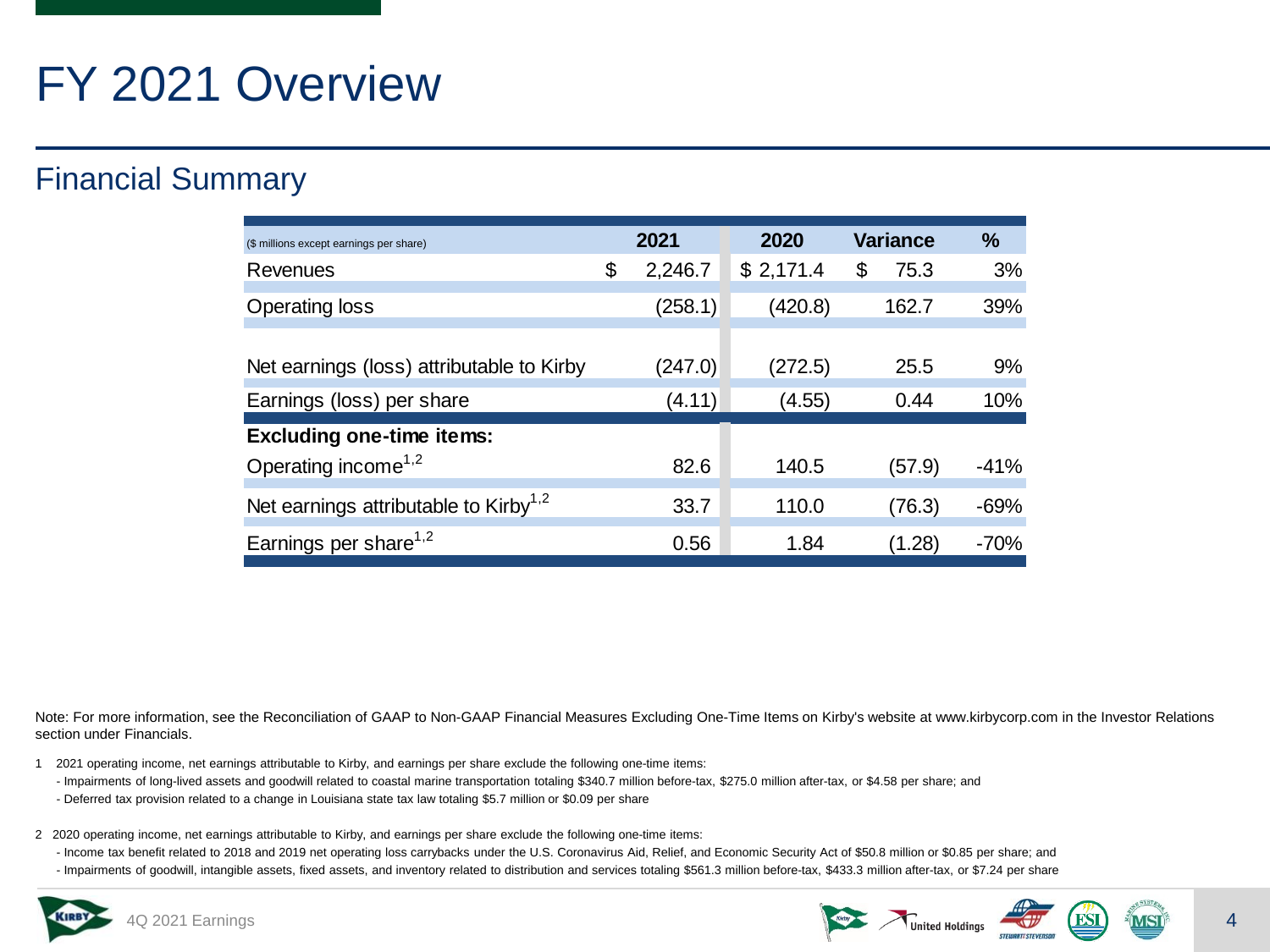## Marine Transportation – 4Q Overview

#### **Inland**

- Improved market conditions and volumes
	- Barge utilization in the mid-to high 80% range with rates near 90% for much of December
	- Spot market rates increased sequentially and year-on-year
	- Term contract rates renewed higher for the first time since the start of the pandemic
- Poor weather contributed to a 55% sequential increase in delay days
- COVID-19 Omicron variant negatively impacted operations in December
	- Crewing challenges contributed to lost revenue and increased costs
	- Total impact to the fourth quarter of \$0.01 to \$0.02 per share
- Significant revenue growth with operating margins approaching 10%

#### **Coastal**

- Market conditions were stable
- Barge utilization improved into the 90% range aided by the 3Q retirement of idled tank barges
- Exited the Hawaii market as of December 31, 2021
- Smaller, more efficient, and cost-competitive fleet of 31 barges going forward





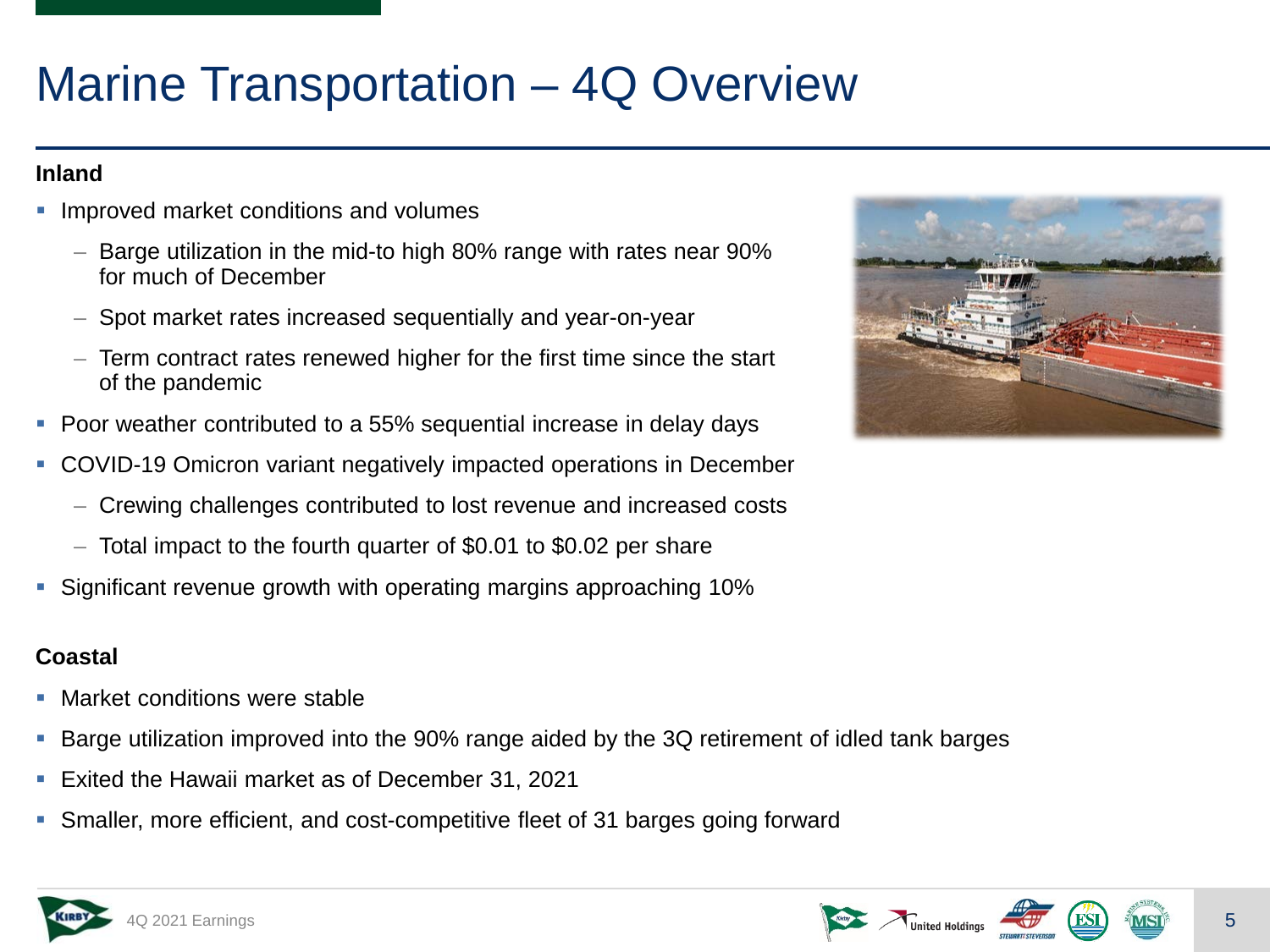## Distribution & Services – 4Q Overview

#### **Oil and Gas**

- Favorable oil and gas market with increased rig counts
- **Strong demand for new transmissions**
- Manufacturing backlog continued to increase with new orders for environmentally friendly pressure pumping and power generation equipment for e-frac
- Supply chain issues contributed to sequentially lower manufacturing revenue

#### **Commercial and Industrial**

- Reduced Thermo King product sales and service demand following the peak summer season
- Lower utilization in the power generation rental fleet following hurricane season
- Marine repair impacted by seasonality which was mostly offset by increased parts sales

#### **e-Daptive Acquisition**

- Acquired the assets of a small energy storage systems (ESS) company based in Austin, Texas
- Key partner in the development of new power generation solutions for electric fracturing equipment
- Important for future development of new ESS solutions for the oilfield and commercial and industrial applications





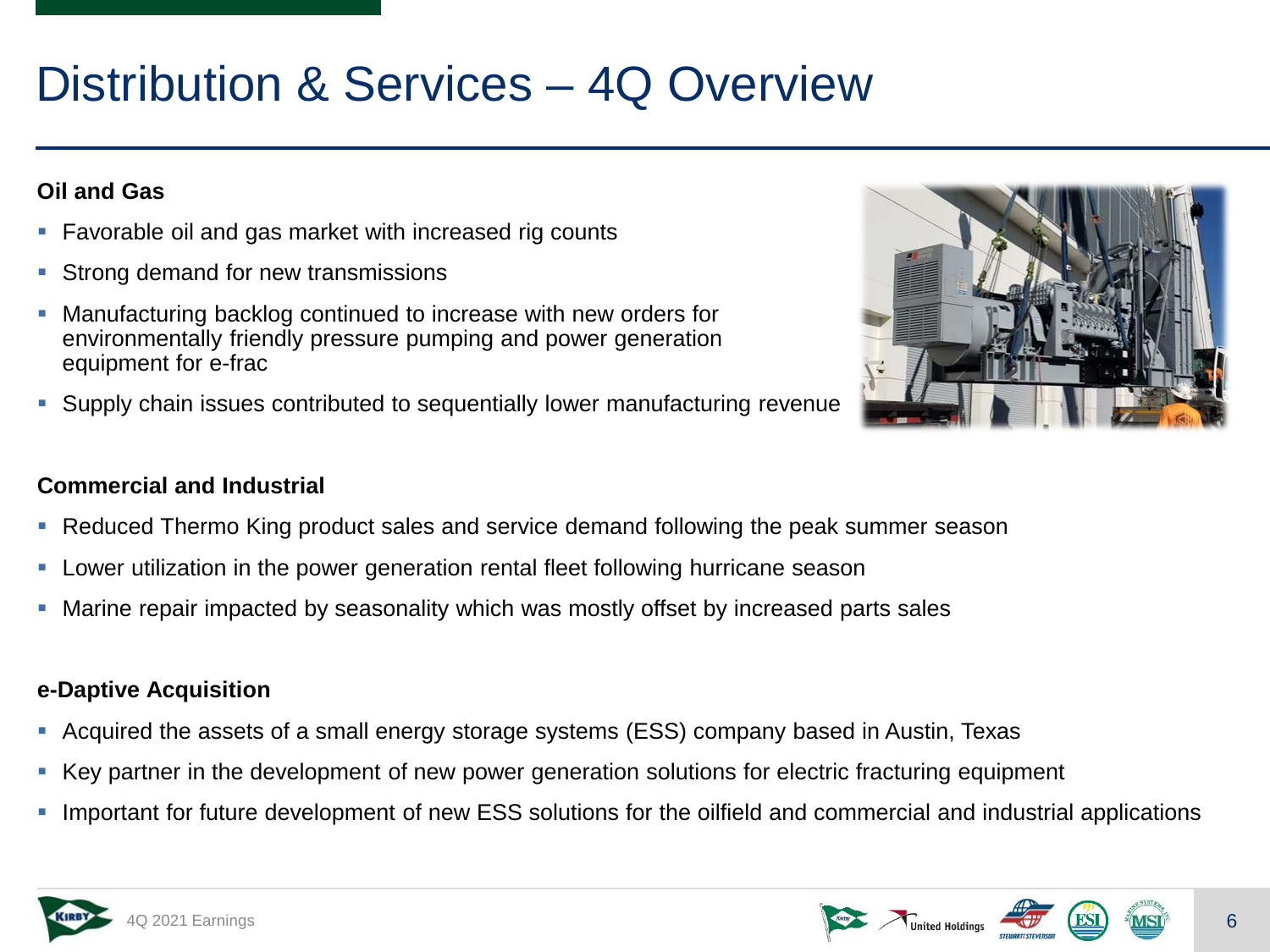### 4Q 2021 Financial Summary

| \$ millions      | 4Q 2021 | 4Q 2020     | Variance | $\%$   | 3Q 2021     | Variance   | $\frac{9}{6}$ |
|------------------|---------|-------------|----------|--------|-------------|------------|---------------|
| Revenue          | 350.6   | \$<br>299.4 | 51.2     | 17%    | \$<br>338.5 | \$<br>12.1 | 4%            |
| Operating income | 25.7    | 29.2        | (3.5)    | $-12%$ | 16.9        | 8.8        | 52%           |
| Operating margin | 7.3%    | 9.7%        | $-2.4%$  |        | 5.0%        | 2.3%       |               |

#### **Inland**

– Contributed 77% of marine transportation revenues with average barge utilization in the mid-to high 80% range

- Term contracts represented  $\sim 65\%$  of revenue with  $\sim 57\%$  attributed to time charters
- Spot market rates increased in the mid-single digits sequentially and high single digits year-on-year
- Term contracts renewed higher by approximately 10% on average
- Operating margin approaching 10% despite the impact of the COVID-19 Omicron variant

#### **Coastal**

- Contributed 23% of marine transportation revenues with average barge utilization in the 90% range
- Term contracts represented  $~80\%$  of revenue with  $~85\%$  attributed to time charters
- Term contracts and spot market rates stable
- Operating margin near breakeven





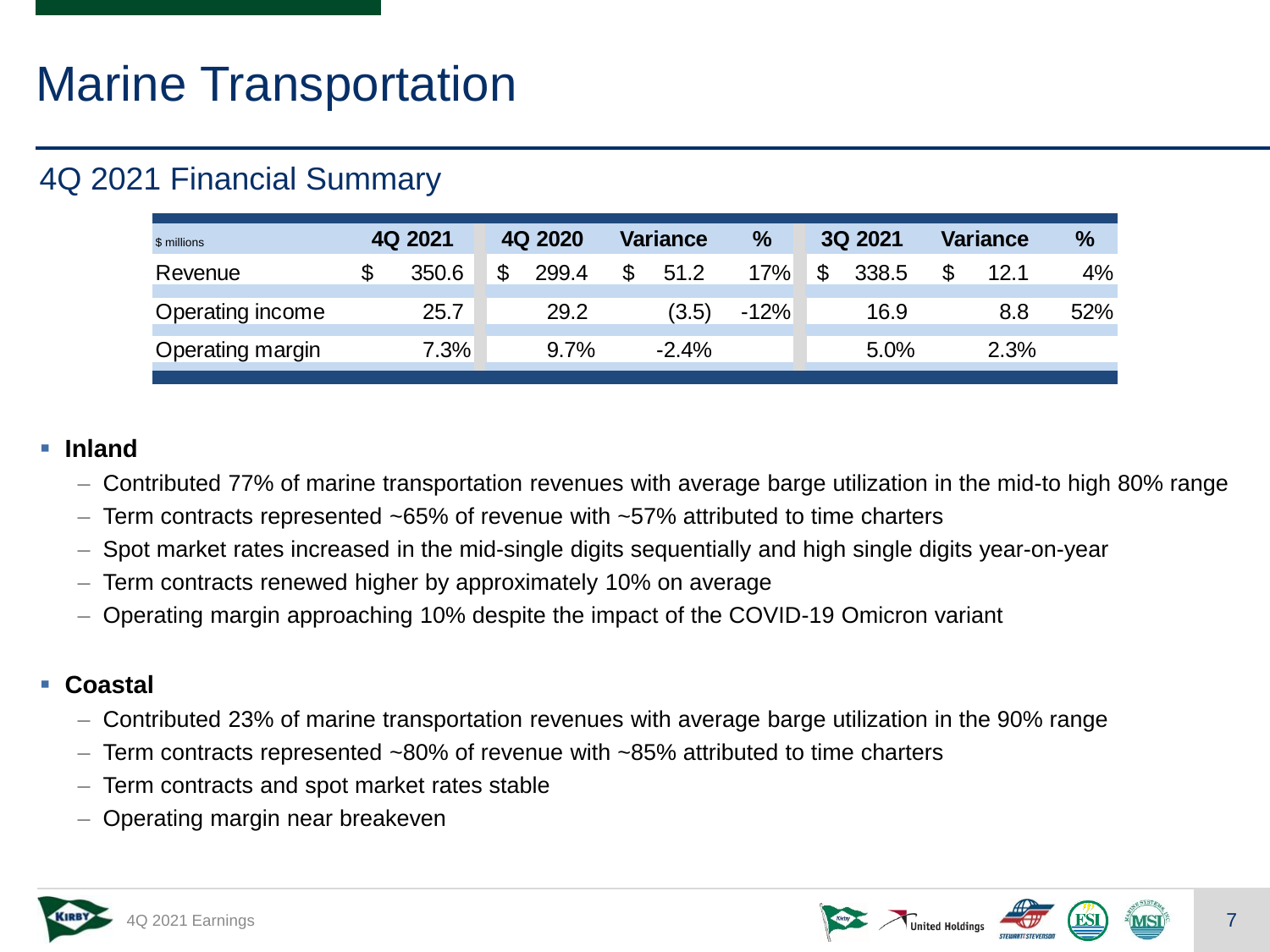## Barge Construction and Retirements

### 4Q 2021 Update and FY 2022 Outlook

| Inland                                                        | 4Q 2021       |                | <b>FY 2021</b> |                | FY 2022 (estimated) |                |  |
|---------------------------------------------------------------|---------------|----------------|----------------|----------------|---------------------|----------------|--|
| (barrels in millions)                                         | <b>Barges</b> | <b>Barrels</b> | <b>Barges</b>  | <b>Barrels</b> | <b>Barges</b>       | <b>Barrels</b> |  |
| Beginning of period                                           | 1,036         | 23.2           | 1,066          | 24.1           | 1,025               | 22.9           |  |
| Additions:<br><b>Reactivations</b>                            | ۰             | ۰              | ۰              | ۰              | 3                   | 0.1            |  |
| Reductions:<br><b>Retirements</b><br><b>Charters returned</b> | (10)          | (0.3)          | (36)<br>(5)    | (1.1)<br>(0.1) | ۰<br>۰              |                |  |
| End of period                                                 | 1,025         | 22.9           | 1,025          | 22.9           | 1,028               | 23.0           |  |

| <b>Coastal</b>                                     | 4Q 2021       |                | <b>FY 2021</b> |                | $FY$ 2022 (estimated) |                |  |
|----------------------------------------------------|---------------|----------------|----------------|----------------|-----------------------|----------------|--|
| (barrels in millions)                              | <b>Barges</b> | <b>Barrels</b> | <b>Barges</b>  | <b>Barrels</b> | <b>Barges</b>         | <b>Barrels</b> |  |
| Beginning of period                                | 35            | 3.4            | 44             | 4.2            | 31                    | 3.1            |  |
| Reductions:<br><b>Retirements</b><br>Sold (Hawaii) | $\sim$<br>۰   |                | (9)<br>(4)     | (0.8)<br>(0.3) |                       |                |  |
| Chartered (Hawaii)                                 | $\bf(4)$      | (0.3)          | $\blacksquare$ | ۰              | ۰                     | $\blacksquare$ |  |
| End of period                                      | 31            | 3.1            | 31             | 3.1            | 31                    | 3.1            |  |

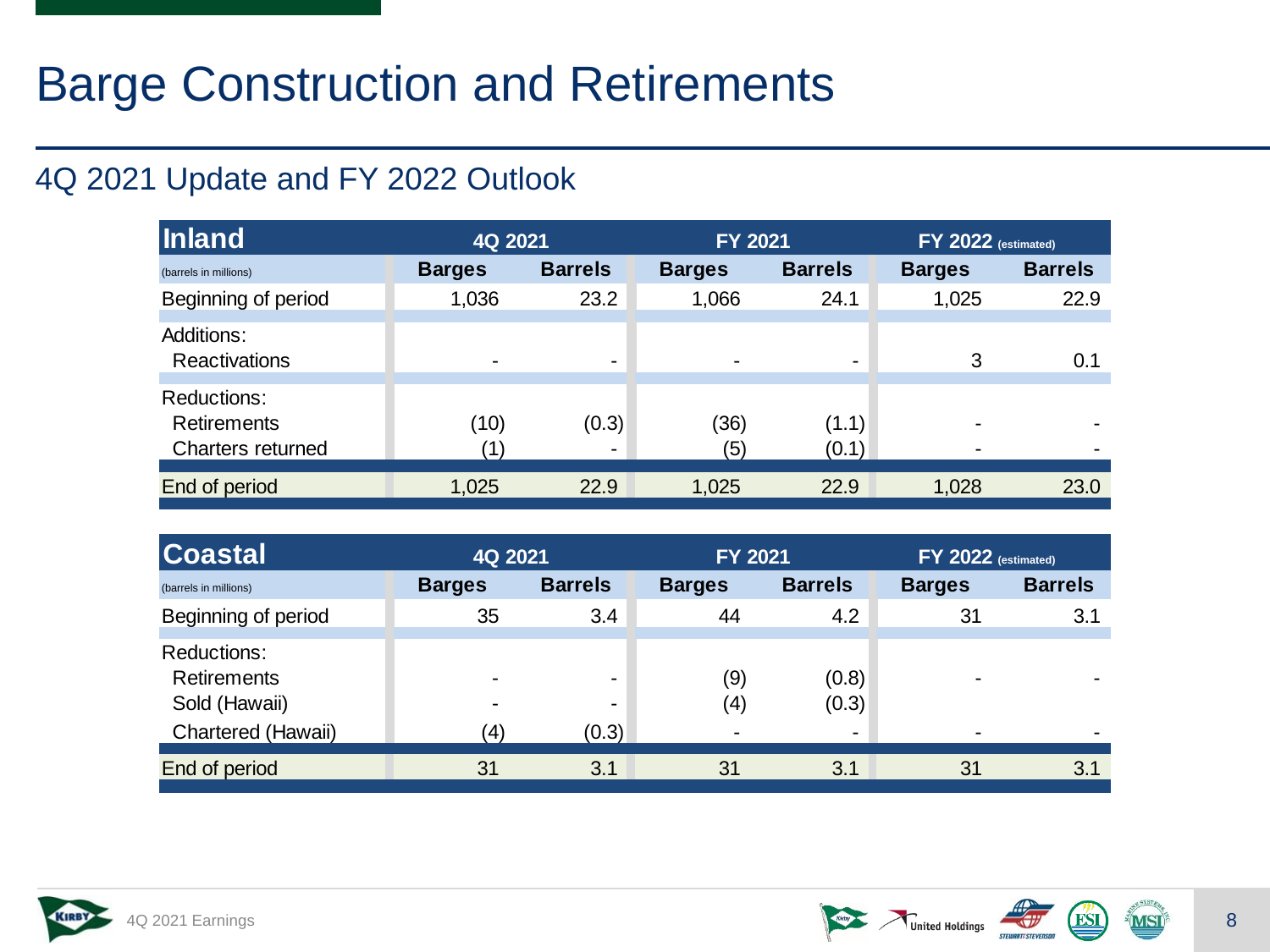### 4Q 2021 Financial Summary

| \$ millions      | 4Q 2021     | 4Q 2020     | <b>Variance</b> | $\%$ | 3Q 2021     | <b>Variance</b> | $\frac{0}{2}$ |
|------------------|-------------|-------------|-----------------|------|-------------|-----------------|---------------|
| Revenue          | \$<br>240.7 | \$<br>190.4 | \$<br>50.3      | 26%  | \$<br>260.4 | \$<br>(19.7)    | $-8%$         |
| Operating income | 7.5         | (2.9)       | 10.4            | 359% | 11.0        | (3.5)           | $-32%$        |
| Operating margin | 3.1%        | $-1.5%$     | 4.6%            |      | 4.2%        | $-1.1%$         |               |

#### **Commercial and industrial**

- Revenues up 2% year-on-year due to improved demand in on-highway and power generation
- Revenues down 1% sequentially due to seasonality in Thermo King and the power generation rental fleet
- Marine repair was stable year-on-year and sequentially
- Represented 63% of segment revenue
- Operating margin in the mid-single digits

#### **Oil and gas**

- Revenues up 110% year-on-year due to increased demand for transmissions, parts, and service in distribution, as well as increased manufacturing orders for environmentally friendly pressure pumping equipment
- Revenues down 16% sequentially due to supply chain issues in manufacturing
- Represented 37% of segment revenue
- Operating margin in the low single digits





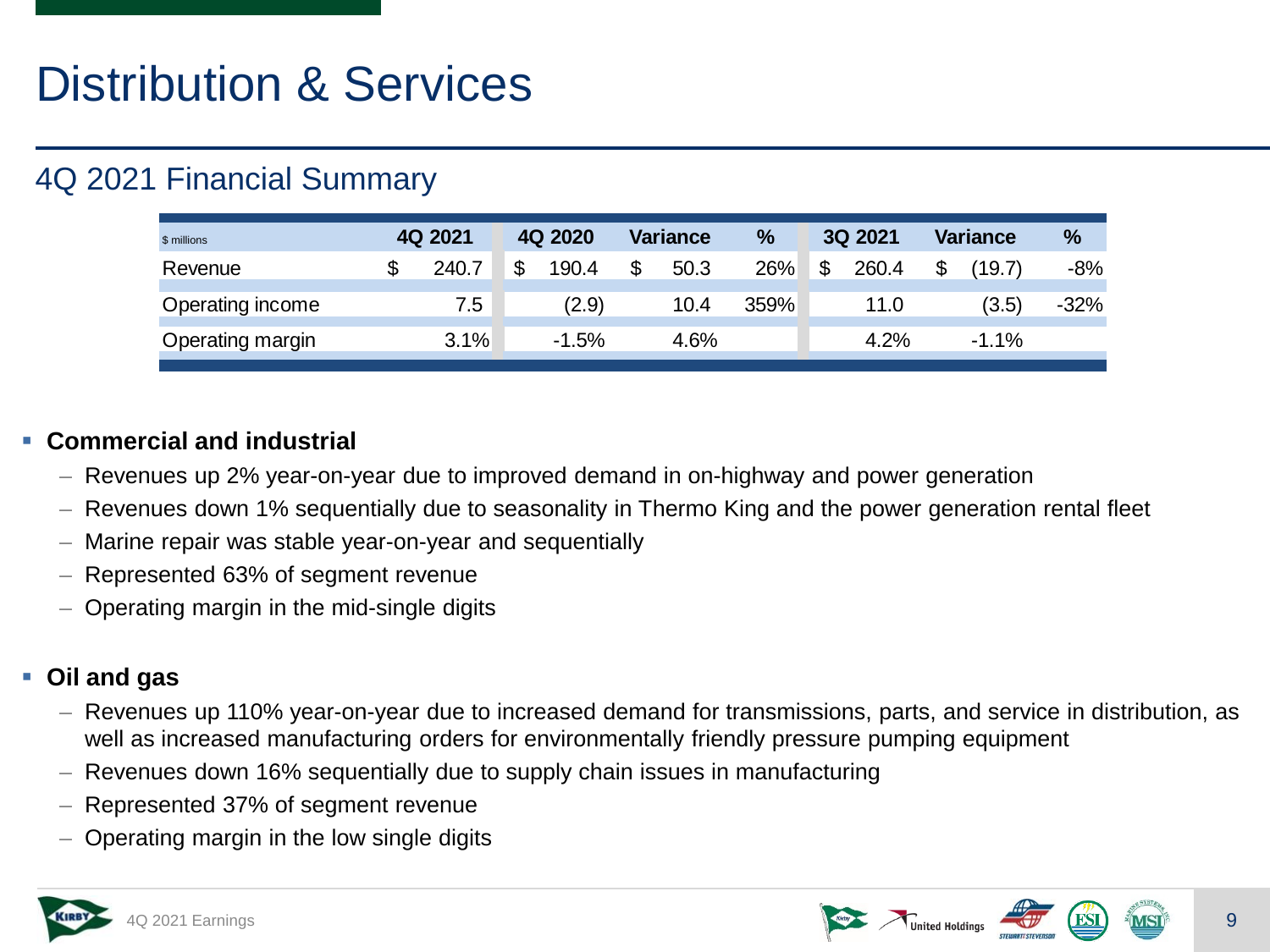## Balance Sheet, Capital Expenditures, and Liquidity

### Strong Liquidity and Free Cash Flow Position



#### **4Q / FY 2021 results:**

- Net cash provided by operating activities: 4Q \$41 million / FY 2021 \$322 million
- Capital expenditures:  $4Q $26$  million / FY 2021 \$98 million
- $-$  Debt repayments:  $4Q $45$  million / FY 2021 \$305 million
- **2022 guidance:**
	- 2022 cash flow from operations expected to be \$400 million to \$480 million
	- 2022 capital expenditures expected to be \$170 to \$190 million
	- 2022 tax rate expected to range between 26% and 28%

### **Free cash flow\* generation of \$210 to \$310 million expected in 2022**

\* Free cash flow is defined as net cash provided by operating activities less capital expenditures





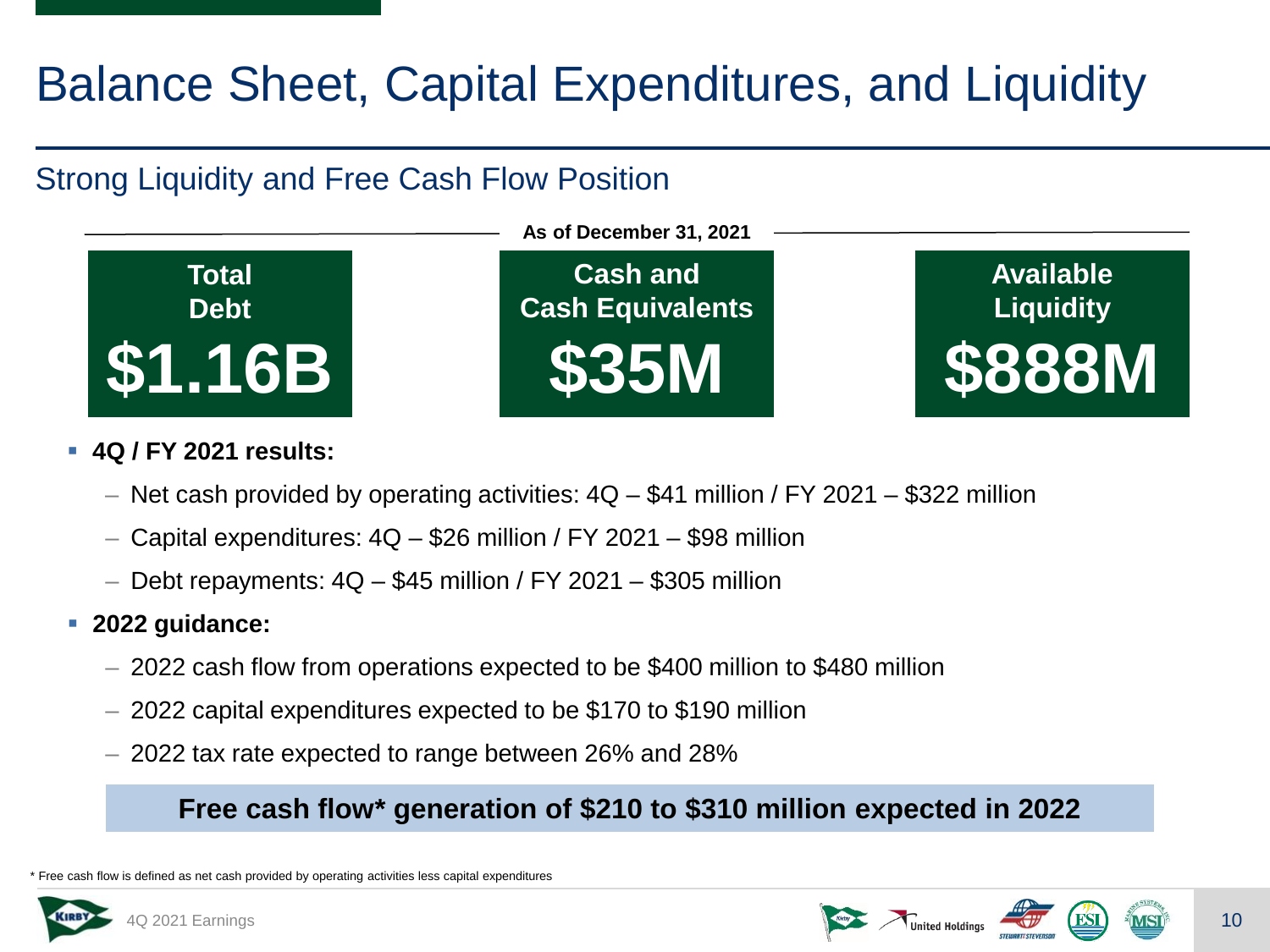## Marine Transportation – FY 2022 Outlook

### A strong inland barge market is expected to significantly improve financial results

- **COVID-19 Omicron Variant**
	- Inland and coastal have experienced heightened crewing challenges, lost revenue, and costs in 1Q 2022
	- Expect Omicron could impact 1Q 2022 results by \$0.05 to \$0.10 per share
- **Inland**
	- Expecting a strong market driven by economic growth, increased volumes, and minimal new barge construction
	- Barge utilization expected to be between the high-80% to low 90% range
	- Term contracts are expected to continue to reset to reflect improved market conditions
	- Full year revenue growth of 10% to 15%
	- 1Q revenue growth more modest in the low single digits (vs. 4Q 21) due seasonality and COVID
	- Operating margins are expected to range in the low double digits to the mid-teens during the year
- **Coastal**
	- Market expected to modestly improve but remain challenged by underutilized industry capacity and a weak pricing environment
	- Barge utilization expected to be in the 90% range
	- Revenues are expected to decline in the mid-single digits due to the Hawaii exit and reduced coal shipments
	- Operating margins expected to range between the negative low single digits to near breakeven







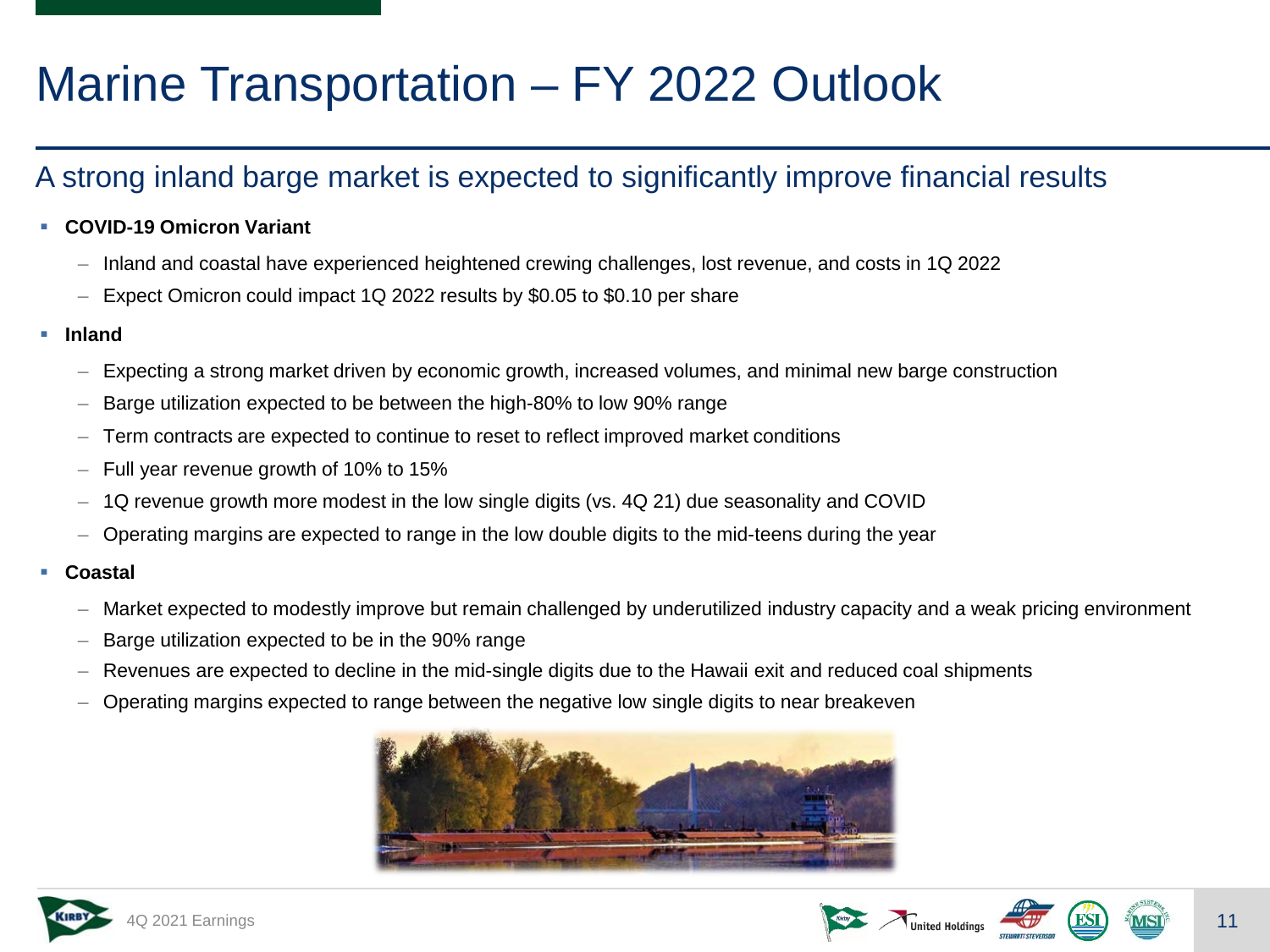## Distribution & Services – FY 2022 Outlook

### Anticipate strong markets will lead to material growth in revenue and operating income

- **Commercial and industrial**
	- Expect strong markets will drive revenue growth for on-highway, power generation, and marine repair
	- $-$  Full year revenue growth in the low double digit percentage range
	- Expected to be ~50% of segment revenues
- **Oil and gas**
	- Favorable oil prices expected to drive continued improvement in U.S. rig and frac activity
	- Robust demand for new transmissions, parts, and service
	- Strong manufacturing backlog driven by increased demand for new environmentally friendly equipment
	- Supply chain issues expected to persist in the near-term with equipment deliveries ramping up through the year
	- Expected to be  $~50\%$  of segment revenues
- **Segment Outlook**
	- Revenues expected to increase 30% to 40% year-on-year
	- Operating margins expected to improve into the mid-single digits as the year progresses
	- 1Q revenues and operating margins expected to be the lowest of 2022 due to timing of projects and supply chain issues